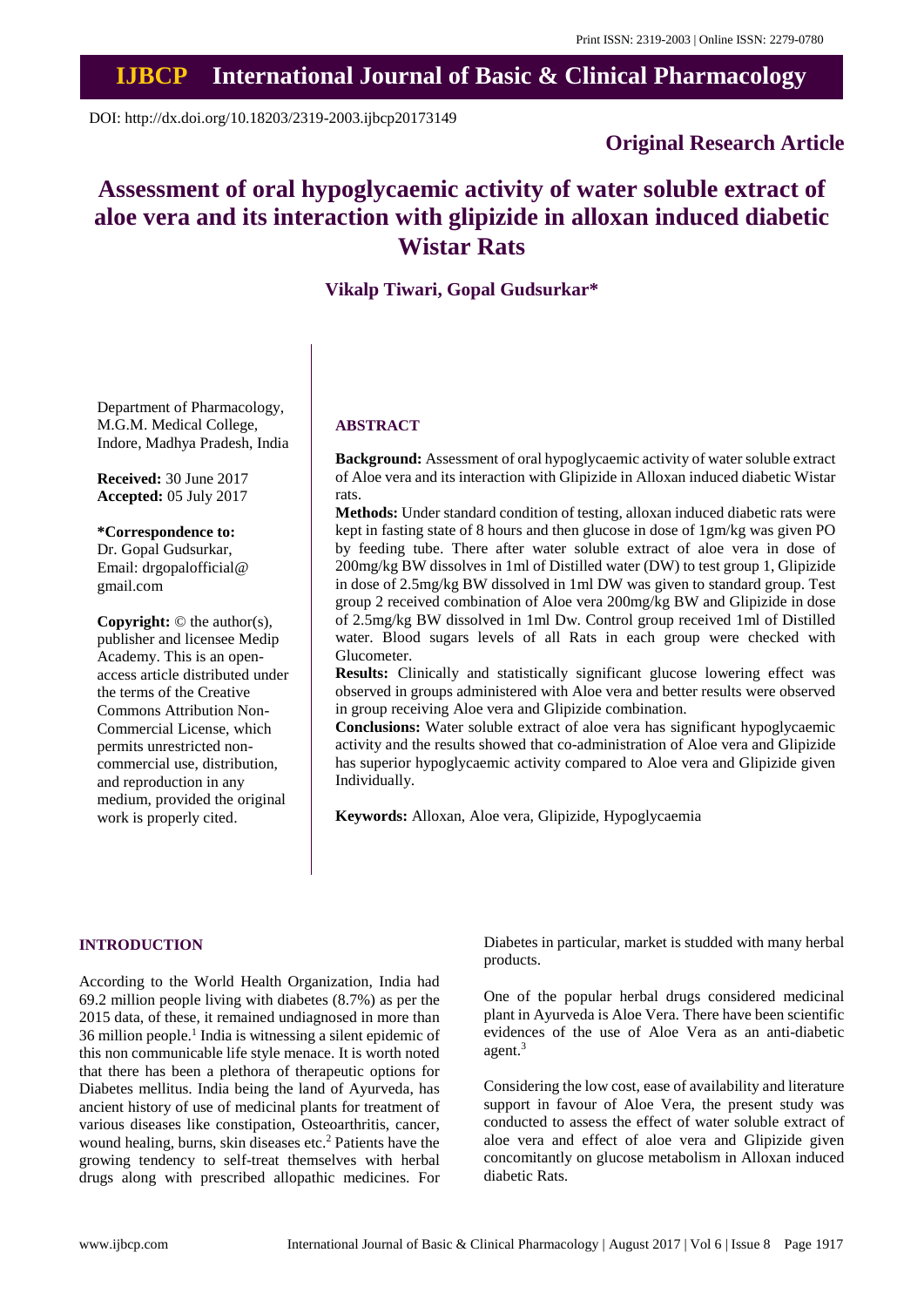#### **METHODS**

Albino Wistar rats of up to 230 -250grams were taken and injected 150mg/kg of Alloxan ip and kept in standard experimental conditions for 3 days. <sup>4</sup> The rats were free to move in their cages. Food, water was available ad-libitum. 12hours light and dark cycle was ensured with temperature maintained at 25 degree centigrade. OECD guidelines were considered for testing of animals with drugs and LD-50 was determined.<sup>5</sup> The rats were kept in fasting state for 3hours prior to study and were given single dose of Water soluble extract of Aloe vera and were observed for its mortality up to 48 hours. From the LD50 dose  $1/5<sup>th</sup>$  and  $1/10<sup>th</sup>$  doses were selected as safe doses and used in acute short term study.

Aloe vera barbedesis was collected from garden of MGM Medical college Indore and was identified by botanist. Wistar Rats of 230 to 250grams were taken and induced diabetes Rats with a cut of value of fasting blood sugar level of more than 200mg/dl in rats were considered diabetic and used during experiment.

#### *Preparation of water soluble extract of Aloe vera*

Aloe vera leaves were processed by removing the outer coat and the pulp obtained was kept in shade for drying. The dried pulp was powdered and dissolved in chloroform and filtered through filter paper. The supernatant left in the filter paper was dried and later dissolved in water and separated by filter paper. The water-soluble extract so obtained was dried and stored in air tight bottles for experimental use.

Rats were made to remain in fasting state 8 hours prior to experiment. Then Rats were divided in four groups. Each group had 8 rats. Each rat was fed with glucose in dose of 1gm/kg of body weight. Then experiment was conducted in which Group 1 (control) was fed with 1ml Distilled water (DW) via feeding tube. Group 2 (standard) received Glipizide in the dose of 2.5mg/kg BWpo. Group 3 (test 1) received Aloe vera in dose of 200mg/kg BW po. <sup>6</sup> Group 4 (test 2) received both Aloe vera 200mg/kg BW PO and 2.5mg/kg BW PO of Glipizide.

Blood samples were collected from tail vein of rats and glucose estimation was done using Glucotrend II Glucometer made by Nicholas USA at the interval of 1hour, 2hours and 3hours.<sup>7</sup>

#### **RESULTS**

In all the groups the blood glucose levels were measured 4 times in the Alloxan induced diabetic Wistar Rats.

- Pre-test glucose levels
- 1 hour after administration of the group specific agent
- 2 hours after administration of the group specific agent
- 3 hours after administration of the group specific agent

Since there were four groups, in the first group (Control) the effect was recorded after administration of 1 ml. of Distilled water (DW) (Table 1).

#### **Table 1: Group 1 control - effect on administration of 1ml of DW\* .**

| Pre test<br>blood<br>glucose<br><b>levels</b> | <b>Blood</b><br>glucose<br>$level$ at $1$<br>hour | <b>Blood</b><br>glucose<br>level at 2<br>hours | <b>Blood</b><br>glucose level<br>at 3 hours |
|-----------------------------------------------|---------------------------------------------------|------------------------------------------------|---------------------------------------------|
| $388 \text{ mg/dl}$                           | $374 \text{ mg/dl}$                               | $350 \text{ mg/dl}$                            | $343 \text{ mg/dl}$                         |
| $442$ mg/dl                                   | $422$ mg/dl                                       | $390$ mg/dl                                    | $375$ mg/dl                                 |
| $390$ mg/dl                                   | $364$ mg/dl                                       | $347$ mg/dl                                    | $336$ mg/dl                                 |
| $392$ mg/dl                                   | $367$ mg/dl                                       | $351$ mg/dl                                    | $340$ mg/dl                                 |
| $426 \text{ mg/dl}$                           | $402$ mg/dl                                       | $381$ mg/dl                                    | $368$ mg/dl                                 |
| $371 \text{ mg/dl}$                           | $359$ mg/dl                                       | $326$ mg/dl                                    | $316$ mg/dl                                 |
| $370$ mg/dl                                   | $368$ mg/dl                                       | $350$ mg/dl                                    | $328$ mg/dl                                 |
| $404 \text{ mg/dl}$                           | $396 \text{ mg/dl}$                               | $382 \text{ mg/dl}$                            | $361 \text{ mg/dl}$                         |

\* Rats were made to remain in fasting state 8 hours prior to experiment; Blood glucose levels were monitored at 1 hours, 2 hours and 3 hours

In Group 2 the effect was observed after administration of Glipizide 2.5 mg/kg Body Weight (BW).

The blood glucose levels were measured in similar fashion as mentioned above (Table 2).

**Table 2: Group 2 - effect on administration of glipizide 2.5mg/kg BW\* .**

| Pre test            | <b>Blood</b>        | <b>Blood</b>        | <b>Blood</b>        |
|---------------------|---------------------|---------------------|---------------------|
| blood               | glucose             | glucose             | glucose             |
| glucose             | level at            | level at 2          | level at 3          |
| <b>levels</b>       | <b>Thour</b>        | hours               | hours               |
| 447 mg/dl           | $363$ mg/dl         | $202 \text{ mg/dl}$ | $107 \text{ mg/dl}$ |
| $398$ mg/dl         | $288$ mg/dl         | $165$ mg/dl         | $101$ mg/dl         |
| 387 mg/dl           | $269$ mg/dl         | $154$ mg/dl         | $87$ mg/dl          |
| $380$ mg/dl         | $270$ mg/dl         | $210$ mg/dl         | $128$ mg/dl         |
| $357$ mg/dl         | $270$ mg/dl         | $166$ mg/dl         | $100$ mg/dl         |
| $374$ mg/dl         | $289$ mg/dl         | $199$ mg/dl         | $123$ mg/dl         |
| $393 \text{ mg/dl}$ | $317 \text{ mg/dl}$ | $227 \text{ mg/dl}$ | $158$ mg/dl         |
| $402$ mg/dl         | $312 \text{ mg/dl}$ | $216$ mg/dl         | $155$ mg/dl         |

Rats were made to remain in fasting state 8 hours prior to experiment; Blood glucose levels were monitored at 1 hours, 2 hours and 3 hours

In Group 3 the effect was observed after administration of test 1- Aloevera 200mg/kg BW.

The blood glucose levels were measured in similar fashion as mentioned above (Table 3).

In Group 4 the effect was observed after administration of test 2- Aloevera 200mg/kg BW+ Glipizide 2.5mg/kg BW**.**

The blood glucose levels were measured in similar fashion as mentioned above (Table 4).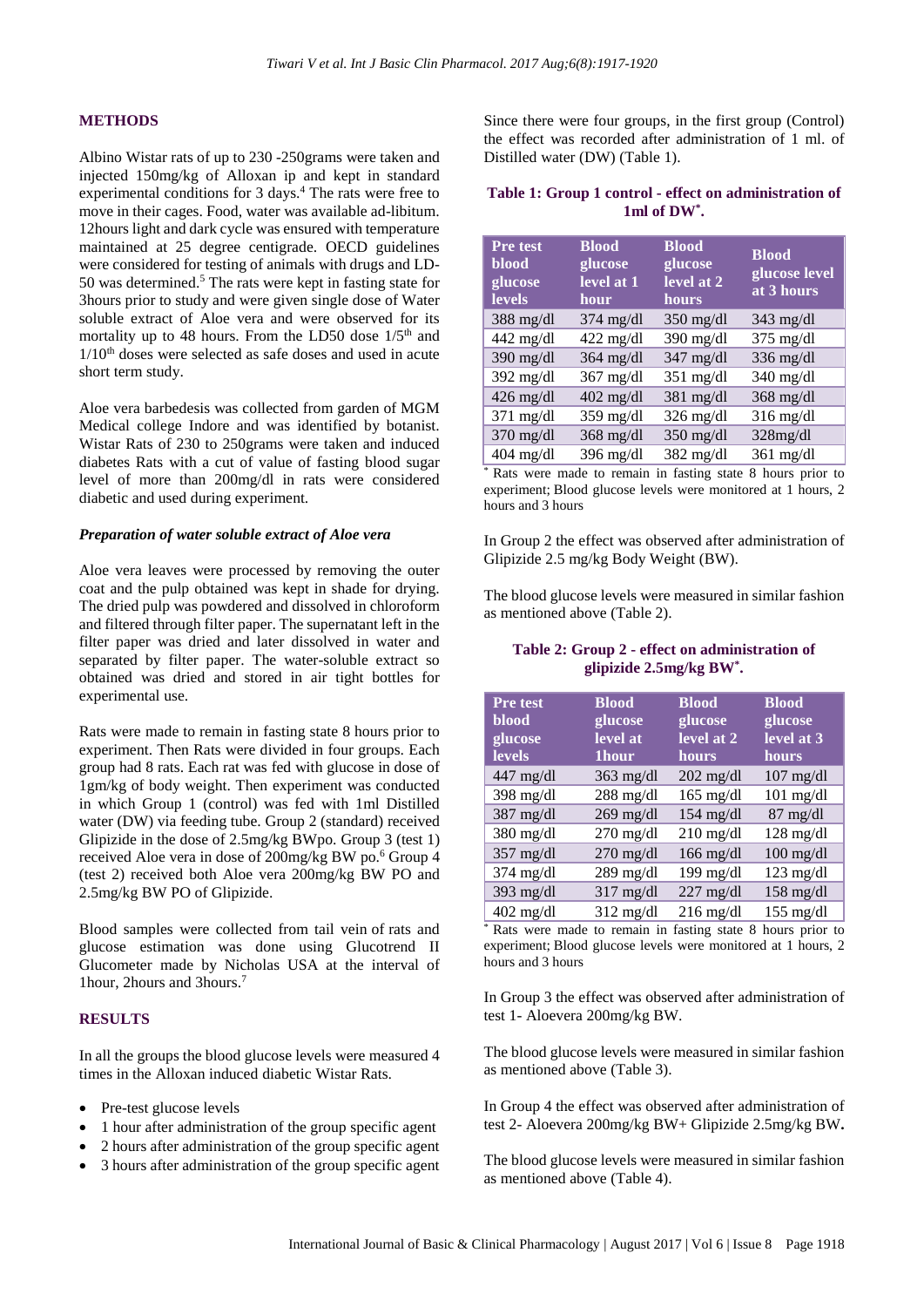#### **Table 3: Group 3 - effect on administration of test 1- Aloevera 200mg/kg BW.**

| <b>Pre test</b><br><b>blood</b><br>glucose<br><b>levels</b> | <b>Blood</b><br>glucose<br>level at<br>1hour | <b>Blood</b><br>glucose<br>level at 2<br>hours | <b>Blood</b><br>glucose<br>level at 3<br>hours |
|-------------------------------------------------------------|----------------------------------------------|------------------------------------------------|------------------------------------------------|
| $382$ mg/dl                                                 | $260$ mg/dl                                  | $146 \text{ mg/dl}$                            | $98 \text{ mg/dl}$                             |
| 390 mg/dl                                                   | $280$ mg/dl                                  | $151$ mg/dl                                    | 104mg/dl                                       |
| $363$ mg/dl                                                 | $256$ mg/dl                                  | $138 \text{ mg/dl}$                            | $87$ mg/dl                                     |
| $400$ mg/dl                                                 | $285$ mg/dl                                  | $140$ mg/dl                                    | $106$ mg/dl                                    |
| 394 mg/dl                                                   | $270$ mg/dl                                  | $146$ mg/dl                                    | $90 \text{ mg/dl}$                             |
| 386 mg/dl                                                   | $251$ mg/dl                                  | 121mg/dl                                       | $74 \text{ mg/dl}$                             |
| $441$ mg/dl                                                 | $282$ mg/dl                                  | $159$ mg/dl                                    | $101$ mg/dl                                    |
| $426$ mg/dl                                                 | $257$ mg/dl                                  | $143$ mg/dl                                    | $70 \text{ mg/dl}$                             |

\* Rats were made to remain in fasting state 8 hours prior to experiment; Blood glucose levels were monitored at 1 hours, 2 hours and 3 hours

#### **Table 4: Group 4 - effect on administration of test 2- Aloevera 200mg/kgBW+ Glipizide 2.5mg/kg BW.**

| <b>Pre</b> test<br>blood<br>glucose | <b>Blood</b><br>glucose<br>level at 1 | <b>Blood</b><br>glucose<br>level at 2 | <b>Blood</b><br>glucose<br>level at 3 |
|-------------------------------------|---------------------------------------|---------------------------------------|---------------------------------------|
| levels                              | hour                                  | hours                                 | hours                                 |
| 411                                 | 216                                   | 118                                   | 62                                    |
| 438                                 | 200                                   | 100                                   | 70                                    |
| 395                                 | 196                                   | 119                                   | 58                                    |
| 379                                 | 177                                   | 106                                   | 71                                    |
| 418                                 | 198                                   | 92                                    | 53                                    |
| 390                                 | 188                                   | 117                                   | 75                                    |
| 399                                 | 202                                   | 116                                   | 66                                    |
| 380                                 | 165                                   | 101                                   | 52                                    |

Rats were made to remain in fasting state 8 hours prior to experiment; Blood glucose levels were monitored at 1 hours, 2 hours and 3 hours

The glucose lowering effect of the group 4 (combined Aloevera 200mg/kg BW+ Glipizide 2.5mg/kg BW) was statistically significant with P value  $= 0.001$  using Anova test with post hoc tukey and scheffé, Bonferroni and Holm multiple comparison using SPSS software thus indicating that Aloe vera has definite glucose lowering effect.

#### **DISCUSSION**

Many drugs are prescribed concurrently in diabetes for glycemic control but still patients continue to have glycemic variability and higher blood sugar levels. Many people tend to self treat diabetes with commercially available herbal products and naturally growing plants of medicinal value like aloe vera, which has been studied in past. Many authors have found blood glucose lowering, hypolipidimic effect in Rats and Mice.<sup>8-10</sup> Other authors found Aloe vera to be having wound healing activity and anti-psoriatic property. 11-13 Using Pubmed and Google scholar as search engines, we found that there are many studies with ethanolic extract of Aloe vera but a few only

with water soluble extract of Aloe vera. In our study, the results suggested that Aloe vera is having significant Blood glucose lowering potential better then Glipizide an insulin secretogogue. Similar results were observed by Naveen et al, but with ethanolic extract of aloe vera.<sup>14</sup> The group receiving combination of Aloe vera and Glipizide has shown further better values of blood sugar lowering effect in rats suggesting the possibility of multiple mechanism of causing hypoglycaemia which was seen by P Naveen et al as well.<sup>14</sup> As Alloxan treated diabetic Rats have low beta cells of Langerhans. In group 4 receiving Aloe vera and Glipizide concurrently, Glipizide administration the maximum beta cells stimulation would have occurred leaving behind little or no chance for aloe vera to stimulate Beta cells of Pancreas. But still the blood sugar lowering effect was better in group 4. This is probably because of additional property of Aloe vera by which aloe vera inhibits Alfa-Amylase in intestine. <sup>15</sup> Also some authors have found increase in Bioavailability of few vitamins when co-administered with aloe vera. <sup>16</sup> This may be one of the reason by which Aloe Vera would have increased the Bioavailability of Glipizide and hence the results in combination group were better. As in many other diseases inflammation is responsible for morbidity, similarly in diabetes as well, Inflammation has its role in pathogenesis of causing Hyperglycaemia. Authors have published many articles with the results suggestive of Anti-Inflammatory action of AloeVera. <sup>17</sup> This can be one the effect by which Aloe vera by virtue of its anti inflammatory property reduces glucotoxicity in diabetes.

#### **CONCLUSION**

Water soluble extract of Aloe vera has significant hypoglycaemic property suggesting the possibility of Aloe vera to be a cheap alternative in diabetes. Further higher studies like Pharmacokinetic (PK) and Pharmacodynamic (PD) etc are required to postulate the Mechanism of Action of Aloe Vera in diabetes and to test real time effect of Aloe vera in Glucose and other metabolism.

*Funding: No funding sources Conflict of interest: None declared Ethical approval: The study was approved by the Institutional Ethics Committee*

#### **REFERENCES**

- 1. Available at: http://www.searo.who.int/india/mediacentre/events/2 016/en/ (Accessed by the Author on 15th June 2017).
- 2. Available at: www. nccih.nih.gov/health/aloevera (Accessed by the Author on 15th June 2017).
- 3. Zarvandi M, Rakhshandeh H, Abazari M, Shafiee-Nick R, Ghorbani A. Safety and efficacy of a polyherbal formulation for the management of dyslipidemia and hyperglycemia in patients with advanced-stage of type-2 diabetes. Biomed Pharmacother. 2017 May;89:69-75.